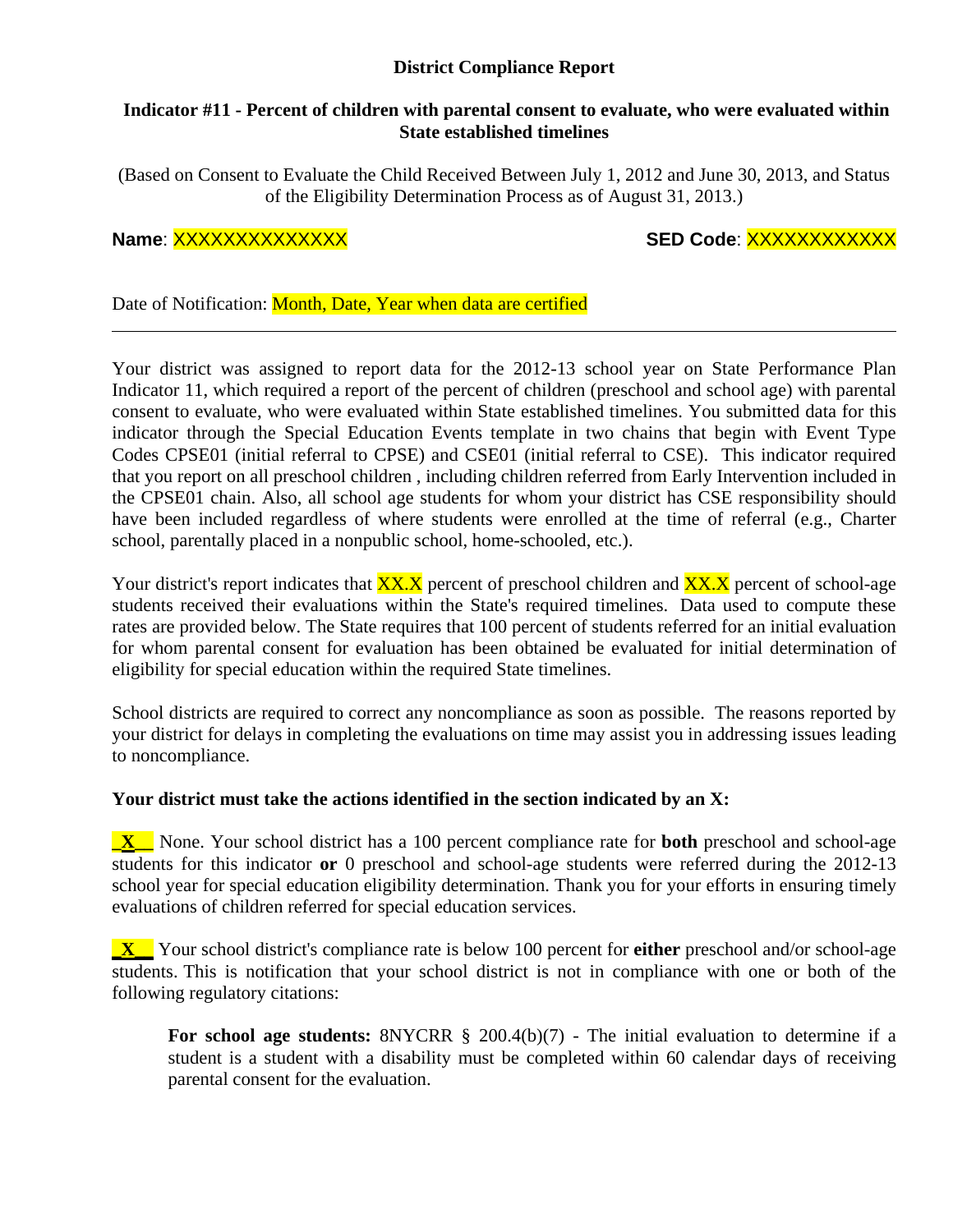**For preschool children:** 8 NYCRR § 200.16(e)(1) - The committee on preschool special education shall provide a recommendation to the board of education within 60 calendar days of the date of the receipt of consent.

Your district must take the following actions:

1. Conduct a review of identified students who did not receive their individual evaluations within State required timelines to assure that each of these students have subsequently had their evaluations completed. You must complete the student specific chart found at the end of the VR 11 report for each identified student, if any, and maintain this documentation, which must be available for review upon request by the New York State Education Department (NYSED).

#### AND

2. Conduct a review of all students suspected of having a disability (preschool and school age) referred for an initial evaluation over a three consecutive month period and document that all of these students received their initial evaluations within the timelines required by the State. You must complete the chart found at the end of the VR 11 report and maintain this documentation, which must be available for review upon request by NYSED.

When the required documentation is complete and available for review by NYSED, you are ready to report the correction of noncompliance. You report this correction of noncompliance by submitting up to **TWO** online assurances

- 1. In the first assurance **(Part 1),** the district will assure that for each identified student, if any, whose initial evaluation was not completed in compliance with State time lines, and for whom data was not already available in SIRS, has since had his or her initial evaluation completed and if not, there is a reason that is in compliance with State requirements.
- 2. In the second assurance **(Part 2),** the district will assure that it has addressed the reasons why the students did not receive their initial evaluations on time and provide data to verify that students for whom parent consent to evaluate was received during a three-month period determined by the district have received their initial individual evaluations within the State required timelines.

These assurances are provided by logging onto the PD data system at http://pd.nysed.gov. The Statements of Assurances are available for your use under the 2012-13 school year heading, under "End-of-Year Verification Reports," at the bottom of the VR11 Notification.

# **Data for Indicator #11:**

.

|                                                                            | Preschool<br><b>Children</b> | School-Age<br><b>Students</b> |
|----------------------------------------------------------------------------|------------------------------|-------------------------------|
| 1. Number of students for whom parental consent to evaluate was            |                              |                               |
| received (July 1, 2012 to June 30, 2013).                                  |                              |                               |
| 2. Number of students whose evaluations were completed within State        |                              |                               |
| established timeline.                                                      |                              |                               |
| 3. Number of children whose evaluations were not completed within          |                              |                               |
| State established time lines, but for reasons that are considered to be in |                              |                               |
| compliance with State requirements.                                        |                              |                               |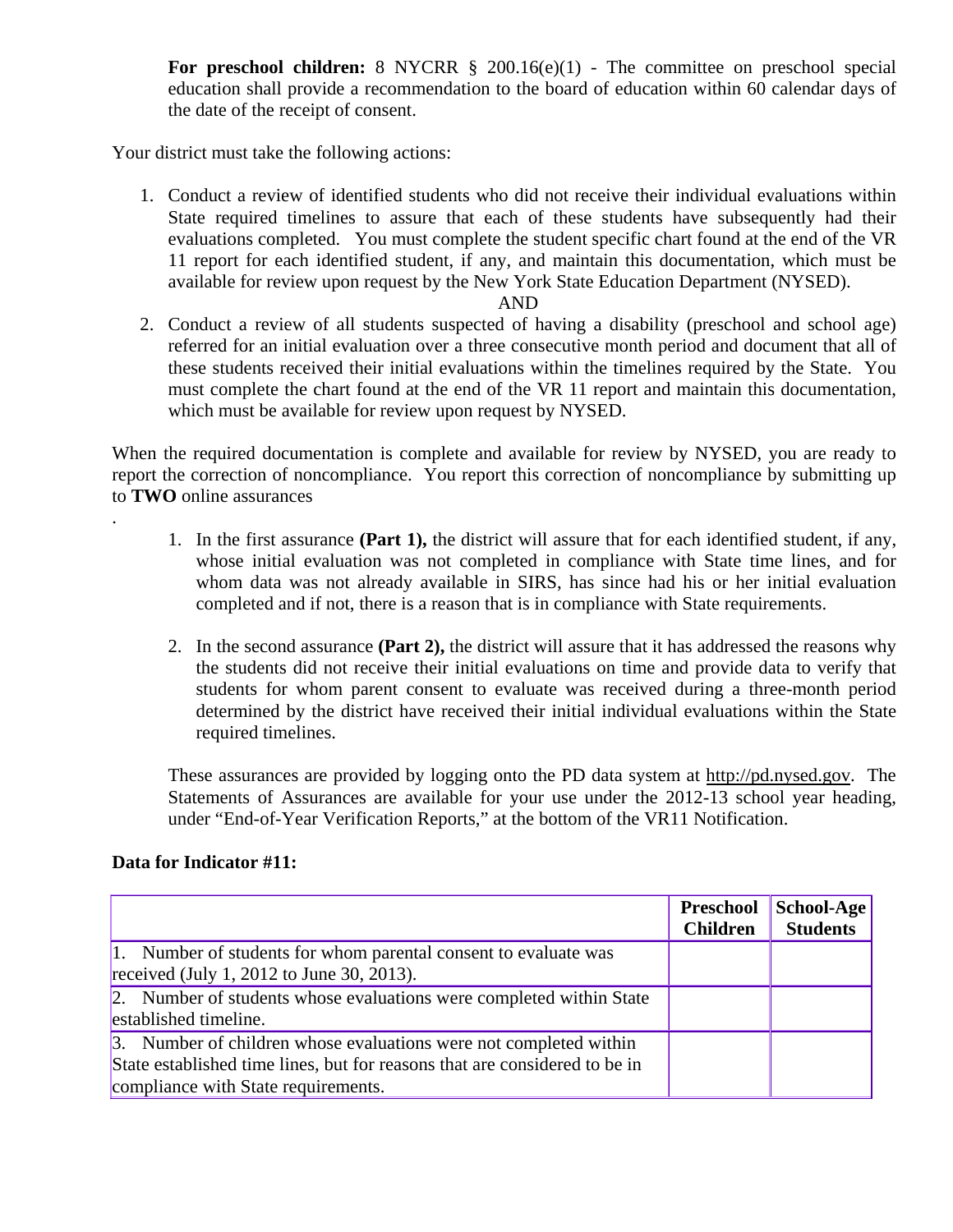|                                                                             |                 | <b>Preschool School-Age</b> |
|-----------------------------------------------------------------------------|-----------------|-----------------------------|
|                                                                             | <b>Children</b> | <b>Students</b>             |
| 4. Number of children whose evaluations were not completed within           |                 |                             |
| State established time lines, but for reasons that are considered to be NOT |                 |                             |
| in compliance with State requirements.                                      |                 |                             |
| 5. Compliance Rate [Line 2 divided by (Line 1 minus Line $3$ )*100]         |                 |                             |

# **Reasons for Exceeding the Timeline Provided by the School District**

| <b>Reasons in Compliance with State Requirements</b>     | <b>Children</b> | Number of Number of<br>Preschool School-Age<br><b>Students</b> |
|----------------------------------------------------------|-----------------|----------------------------------------------------------------|
|                                                          |                 |                                                                |
|                                                          |                 |                                                                |
| <b>Reasons NOT in Compliance with State Requirements</b> |                 |                                                                |
|                                                          |                 |                                                                |
|                                                          |                 |                                                                |

Please contact your Special Education Quality Assurance Office (SEQA) (http://www.p12.nysed.gov/specialed/quality/regassoc.htm) for assistance in addressing issues of noncompliance.

If you have questions regarding the data and procedures included in this report, please submit your questions to SEDCAR at dataquest@mail.nysed.gov or call (518) 486-4678.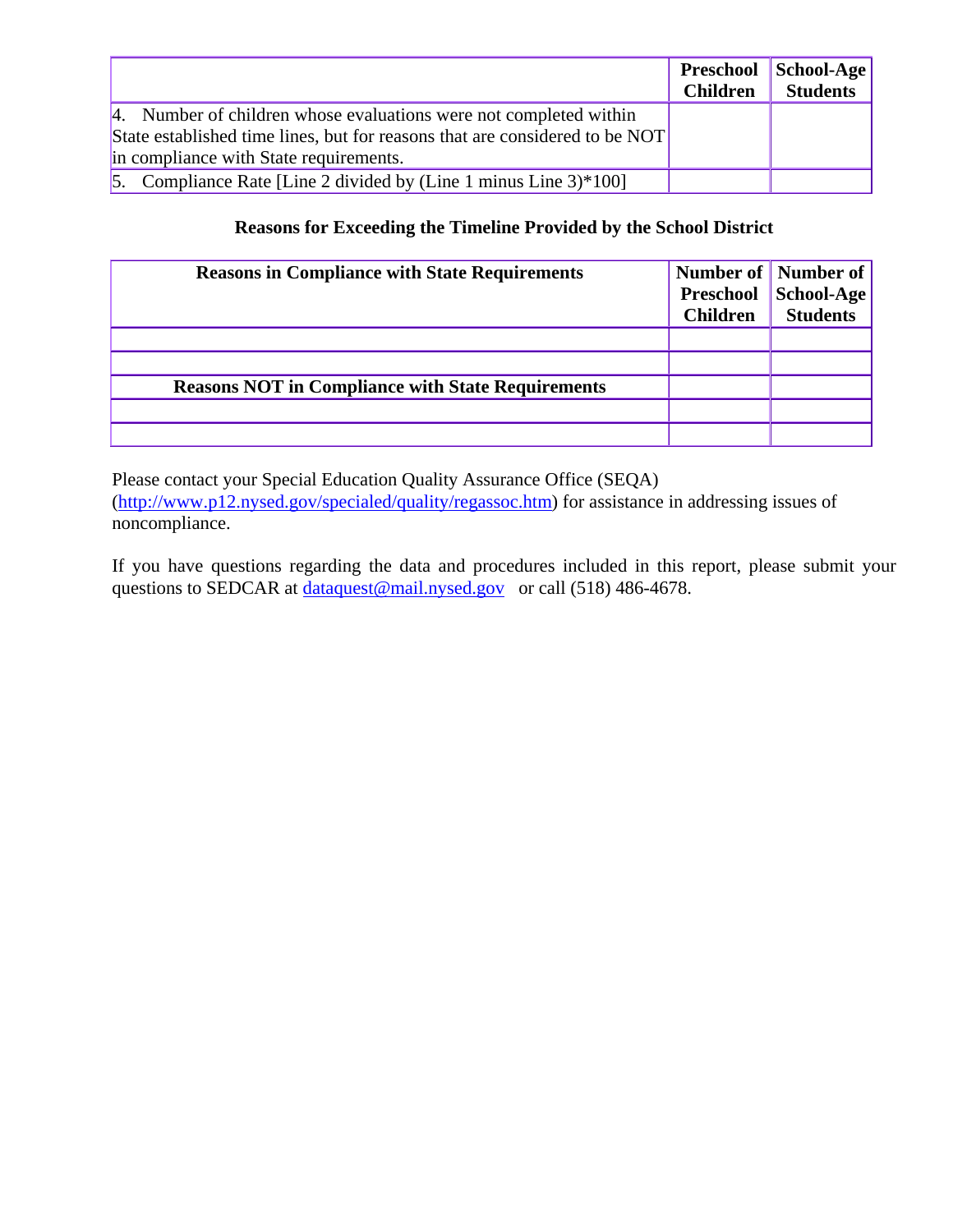#### **District Assurance of Correction of Noncompliance**

#### **Indicator #11 - Percent of children with parental consent to evaluate, who were evaluated within State established timelines**

## **These assurances are visible only after data are certified and only for school districts that have less than 100% compliance for school-age and/or preschool children.**

## **Part 1: Documentation of Correction of Noncompliance for Individual Students:**

The date of the Committee on Preschool Special Education (CPSE) or Committee on Special Education (CSE) meeting to discuss evaluation results was not available in the Special Education Events data submitted through the Student Information Repository System (SIRS) for students listed in the chart below. These students were reported to the New York State Education Department (NYSED) as NOT evaluated within the State's established timelines and, for each student, the reason for the delay that was identified was determined to NOT be in compliance with State requirements. The district is required to complete the following chart with data in the last two columns to indicate that these students' individual evaluations have since been completed and if not, identify the reasons only if such reasons are consistent with State regulations allowing for an extension of the time period to complete the initial evaluation. The district is required to maintain these data and make them available upon request by NYSED. Once this chart is completed, please read and submit **Part 1** of the assurance to the NYSED.

| Student's | Preschool or | Date of            | Date of    | Date of first CPSE or  | If the Evaluation |
|-----------|--------------|--------------------|------------|------------------------|-------------------|
| Local ID  | School-age   | Referral to        | Receipt of | CSE Meeting to         | was not           |
|           |              | <b>CPSE</b> or CSE | Parent     | Discuss Completed      | Completed, the    |
|           |              |                    | Consent to | Evaluation (this date) | Reasons why.      |
|           |              |                    | Evaluate   | indicates that the     |                   |
|           |              |                    |            | evaluation was         |                   |
|           |              |                    |            | completed)             |                   |
| 760474645 | Preschool    | mm-dd-yyyy         | mm-dd-yyyy |                        |                   |
| 897467934 | Preschool    | mm-dd-yyyy         | mm-dd-yyyy |                        |                   |
| 790264600 | School-age   | mm-dd-yyyy         | mm-dd-yyyy |                        |                   |
| 743764973 | School-age   | mm-dd-yyyy         | mm-dd-yyyy |                        |                   |

**Part 2: Documentation of Correction of Noncompliance for All Students:** The school district is required to complete a chart for preschool children if the district's compliance rate for preschool children is below 100% **and/or** the district is required to complete a chart for school-age students if the district's compliance rate for school-age students is below 100%. The school district is required to maintain documentation in the chart(s) below for a period of three consecutive months, and record that period in the first row. The data chart must document that all students' initial evaluations to determine eligibility for special education services were completed within the State established timelines and if not, the delays were caused by reasons that are consistent with State regulations allowing an extension to that timeline. The period of three consecutive months must be within one year from the date of notification and between the months of September and June. Also, school districts must include data for **all** preschool and school-age students (not a sample) for whom parent consent to the initial evaluation was received within the three month period. The district is required to maintain these data and make them available upon request by NYSED. Once the chart(s) are complete, please read and submit the assurance for Part 2 below the chart(s) to the NYSED.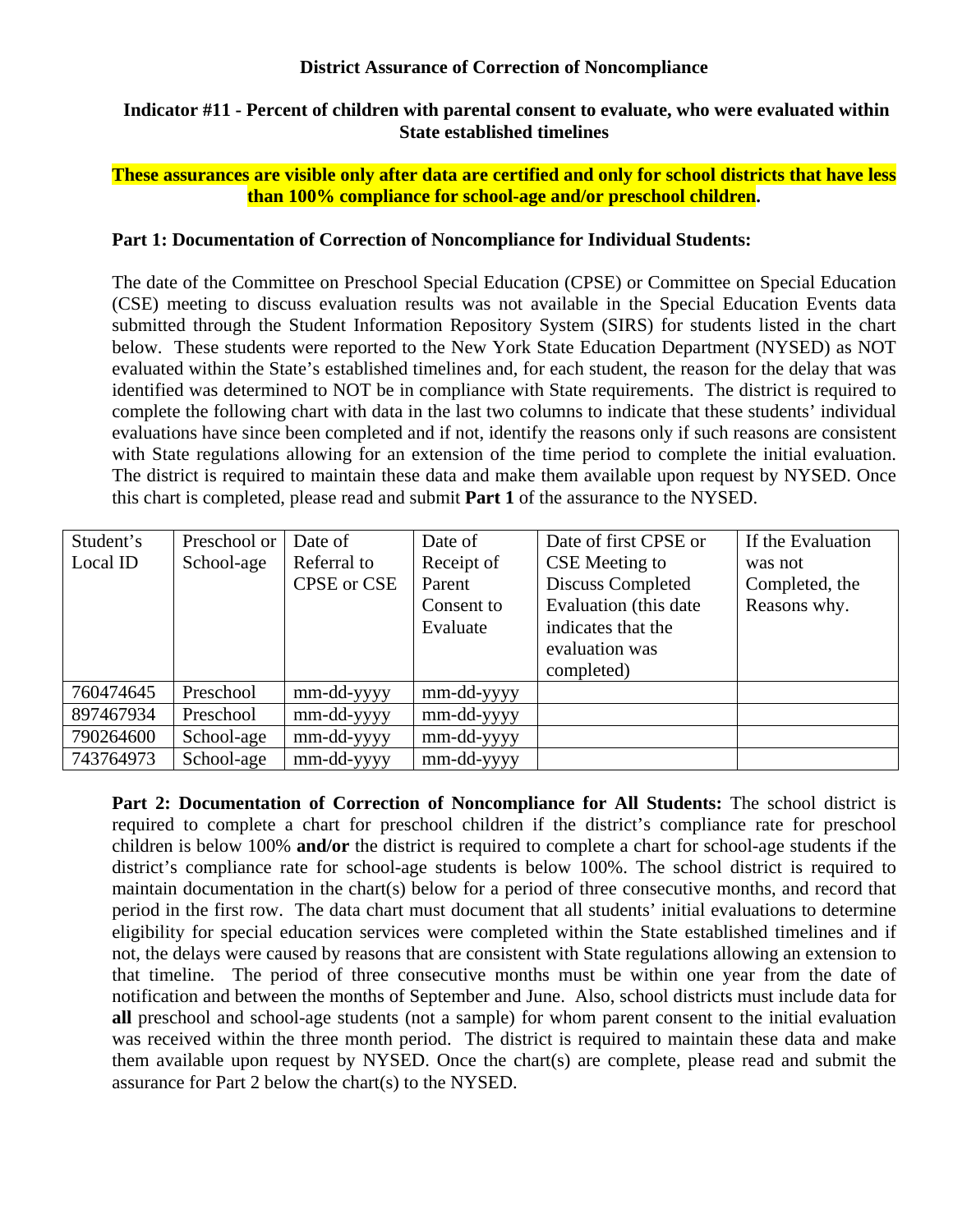This district had a compliance rate for **preschool children** that is less than 100% and is maintaining data in this chart to document correction of noncompliance. The district received parent consent to evaluate the following preschool children within a three-month time period. The three-month period is: --/--/---- to --/--/----.

| Student's | Date of     | Date of    | Date of CPSE           | If the Evaluation was not   |
|-----------|-------------|------------|------------------------|-----------------------------|
| Local ID  | Referral to | Receipt of | Meeting to Discuss     | Completed, the Reasons why. |
|           | <b>CPSE</b> | Parent     | Eligibility (this date |                             |
|           |             | Consent to | indicates that the     |                             |
|           |             | Evaluate   | evaluation was         |                             |
|           |             |            |                        |                             |
|           |             |            | completed)             |                             |
|           |             |            |                        |                             |
|           |             |            |                        |                             |
|           |             |            |                        |                             |
|           |             |            |                        |                             |
|           |             |            |                        |                             |
|           |             |            |                        |                             |
|           |             |            |                        |                             |
|           |             |            |                        |                             |
|           |             |            |                        |                             |
|           |             |            |                        |                             |
|           |             |            |                        |                             |
|           |             |            |                        |                             |
|           |             |            |                        |                             |
|           |             |            |                        |                             |
|           |             |            |                        |                             |
|           |             |            |                        |                             |
|           |             |            |                        |                             |
|           |             |            |                        |                             |
|           |             |            |                        |                             |
|           |             |            |                        |                             |
|           |             |            |                        |                             |
|           |             |            |                        |                             |
|           |             |            |                        |                             |
|           |             |            |                        |                             |
|           |             |            |                        |                             |
|           |             |            |                        |                             |
|           |             |            |                        |                             |
|           |             |            |                        |                             |
|           |             |            |                        |                             |
|           |             |            |                        |                             |

Blank copies of this form may also be printed from

http://www.p12.nysed.gov/sedcar/files/word/vr11\_part2assurance\_pre\_blank.doc of correction of noncompliance for Indicator 11.